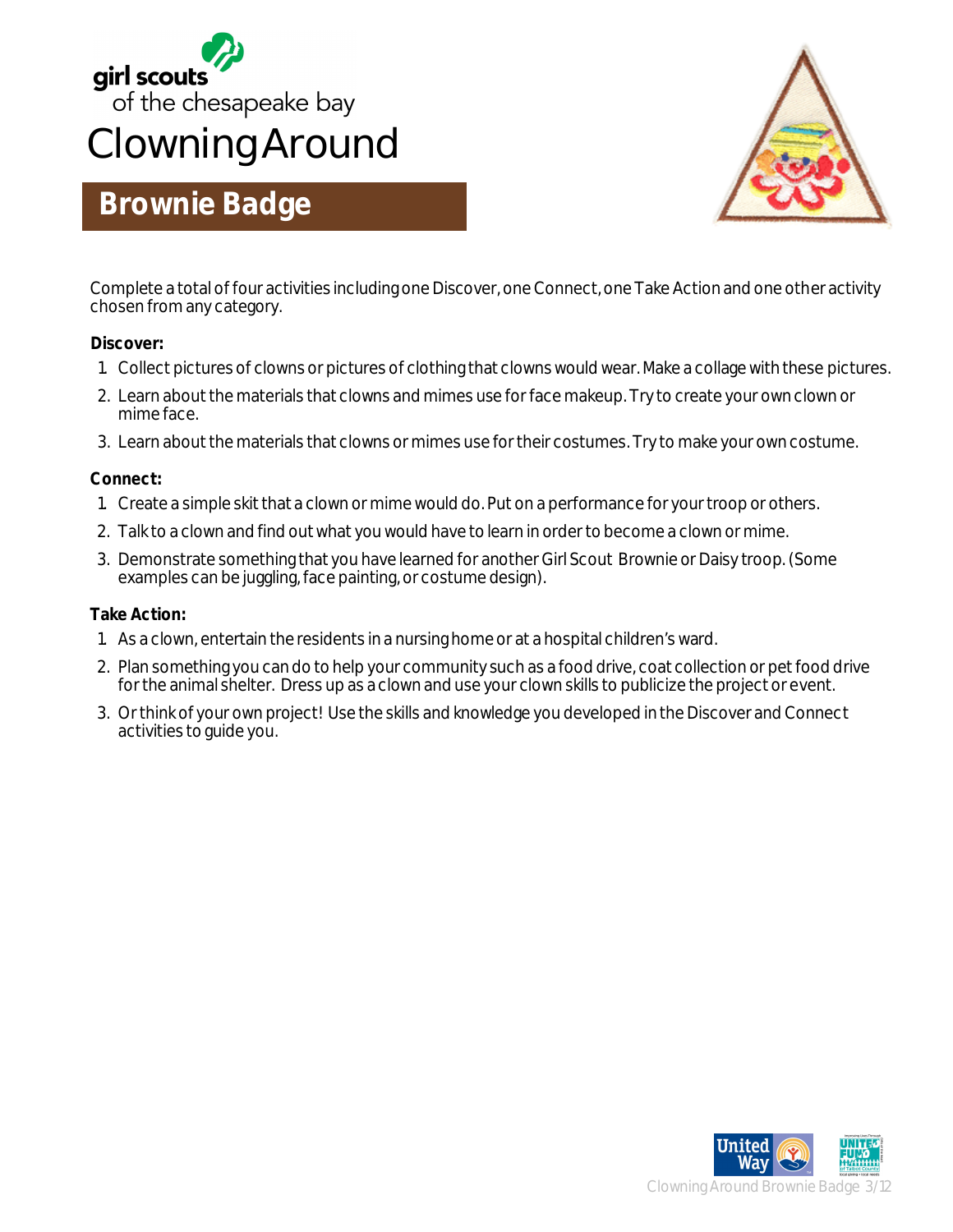

## **Clowning Around**

## **Junior Badge**



Complete a total of six activities including two Discover, one Connect, one Take Action and two other activities chosen from any category.

#### **Discover:**

- 1. Collect pictures of clowns or pictures of clothing that clowns would wear. Make a collage with these pictures.
- 2. Juggling is a skill used by many clowns. Balls, scarves, rings and clubs can be used for juggling. Learn to juggle at least one of these items that you have not juggled before.
- 3. Learn about the materials that clowns and mimes use for face makeup. Visit a hobby store, costume store, fabric store or thrift store. Or have a clown or mime visit your troop to talk about clown make-up and how to select the types of make-up you need to create the look you want. Try to create your own clown or mime face.
- 4. Learn about the materials that clowns or mimes use for their costumes. Try to make your own costume. Collect pictures of clowns from circus programs, internet searches, etc. Select the one you like the best and tell why. Visit a costume store or have someone from a costume store bring catalogs to your troop meeting and discuss how to pick a clown costume, or search costume stores on-line to select a look you like.

#### **Connect:**

- 1. Create a simple skit that a clown or mime would do. Put on a performance for your troop or others.
- 2. Research areas where clowns work professionally. What type of salary could you expect to earn? Look in the newspaper classified section to see if there are any job openings described for a clown. Check with a local college drama department or look on-line to try to find out what type of jobs might be available to a clown. (Hint: rodeo clowns, circus clowns, theater mimes or clowns).
- 3. Find out about what you would have to learn in order to become a clown or mime. Are there schools that teach clowning? Where do you learn what you need to know?
- 4. Find out if there is a clowning association near you and become a member.
- 5. Do "walk around" clowning at a community event.

#### **Take Action:**

- 1. Demonstrate something that you have learned to a Girl Scout Daisy or Brownie troop or other younger children. (Some examples can be juggling, face painting, costume design or performing a skit).
- 2. As a clown, entertain the residents in a nursing home or at a hospital children's ward.
- 3. Many clowns use clowning as a way to teach a message or lesson about something. Teach something to younger children through clowning.
- 4. Plan something you can do to help your community such as a food drive, coat collection or pet food drive for the animal shelter. Dress up as a clown and use your clown skills to publicize the project or event.
- 5. Or think of your own project! Use the skills and knowledge you developed in the Discover and Connect activities to guide you.



Clowning Around Junior Badge 3/12